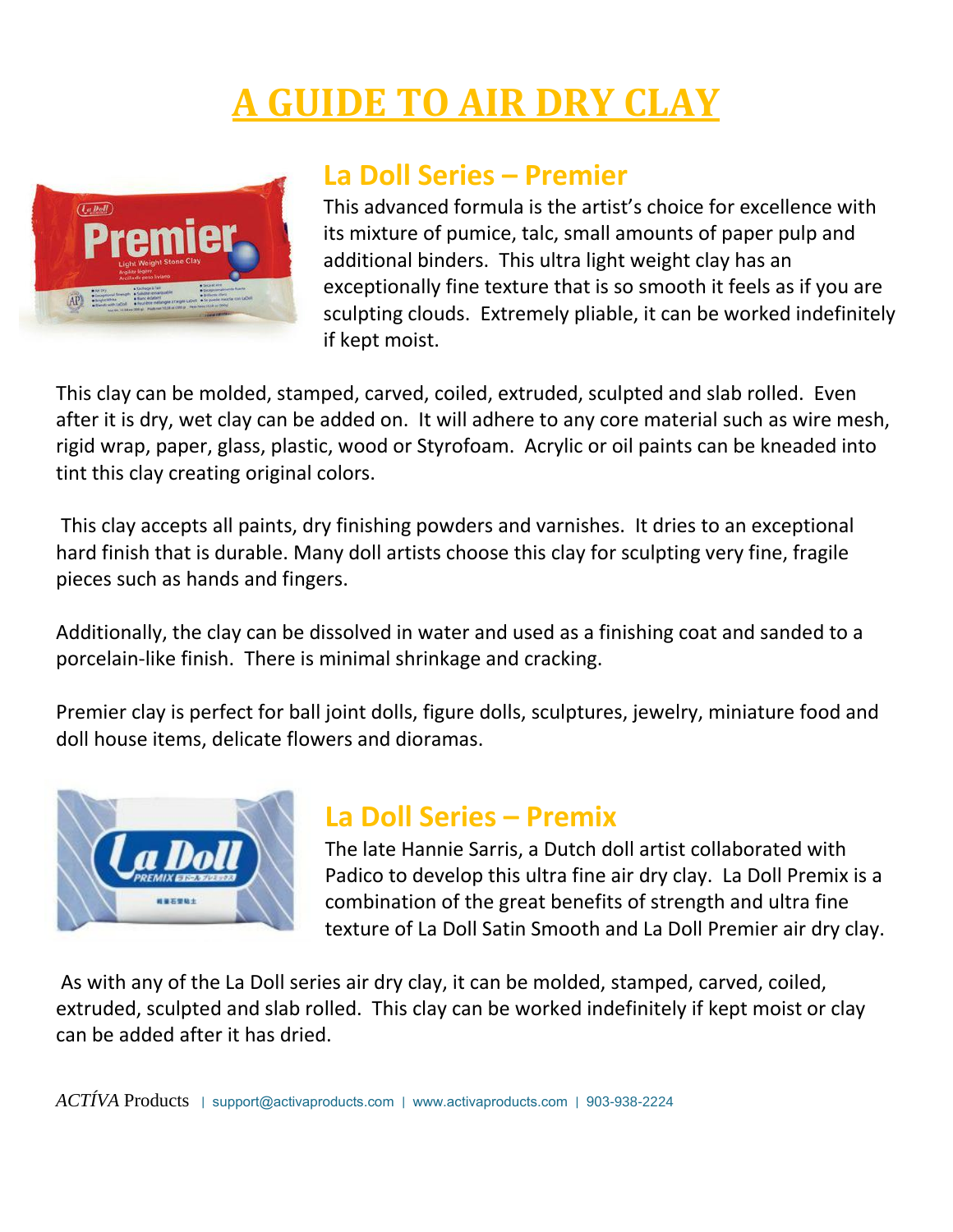### **La Doll Series – Premix**



It will adhere to any core material such as wire mesh, rigid wrap, paper, glass, plastic, wood, or Styrofoam. Acrylic or oil paint can be kneaded into tint color of the clay. This clay accepts all paints, dry finishing powders and varnishes. It dries to an exceptional hard finish that has only a slight flex. This clay can be drilled, carved and sanded to a porcelain-like finish.

Additionally, the clay can be dissolved in water and used as a finishing coat and sanded to perfection. There is minimal shrinkage and cracking.

Premix is perfect for ball joint dolls, figure dolls, miniature food and doll house items, delicate flowers, sculptures and dioramas.



## **La Doll Series – Satin Smooth**

La Doll Satin Smooth is an original air dry stone clay. With its highly refined pumice, talc and small amounts of paper pulp and binders, it can be molded, sculpted, coiled, extruded, slab rolled, stamped or carved.

This clay is perfect for fine detail with its ultra smooth texture. La Doll Satin Smooth dries with minimal shrinkage and little cracking and will adhere to any core material such as wire mesh, rigid wrap, paper, glass, plastic, wood or Styrofoam.

When dry, this clay accepts acrylic, oil and water based paints, dry finishing powders and varnishes. It can be drilled, carved and sanded to a porcelain like finish.

This extremely pliable clay can be worked indefinitely if kept moist. A clay slip can be made by dissolving clay in water and brushed on for an even smoother finish. There is minimal shrinkage and cracking.

La Doll Satin Smooth is strong enough for making ball jointed dolls, figure dolls, miniature food, jewelry, delicate flowers, sculptures and dioramas.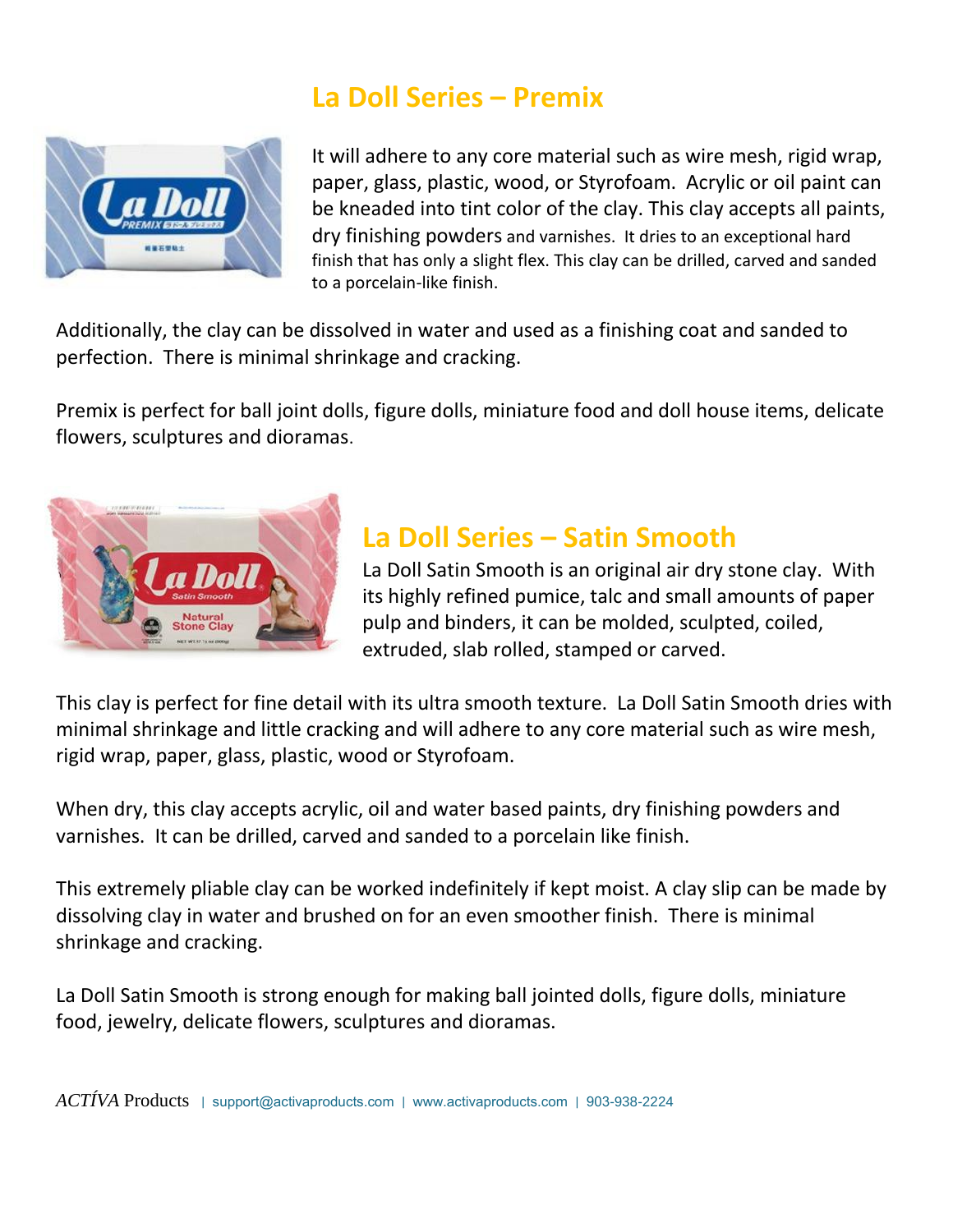

## **Target Market for La Doll Series Air Dry Clays:**

There is a very wide market for each of the La Doll series air dry clays. Whether the school art department that lacks a kiln to fire artwork, the classroom teacher that wants to teach a hands–on project to the professional artist such as doll artists, jewelry designers, miniature food and flower artists, the options are endless. Any aspiring hobbyist will be delighted and satisfied with this easy to use air dry clay. With the strength and hardness of the clay and the ability to produce a porcelain-like finish, artists and hobbyists alike are raving over the many uses of this clay.



### **Modena Soft Polymer Clay**

This translucent clay is air dry only, soft and extremely flexible. It is 50% lighter than the original Modena. Its ultra light weight, texture feels like marshmallow crème.

It can be stamped, molded, slab rolled, sculpted and cut out with scissors or cookie cutters.

It can be tinted with acrylic or oil paints to create original colors. This clay dries to a bright white, almost translucent finish. It can be painted

with acrylic paints and sealed with varnish. When dry, the waterproof clay remains flexible,almost like rubber.

Suitable for delicate flowers, small sculptures, miniature foods and doll house items, jewelry, scrapbook items and dioramas.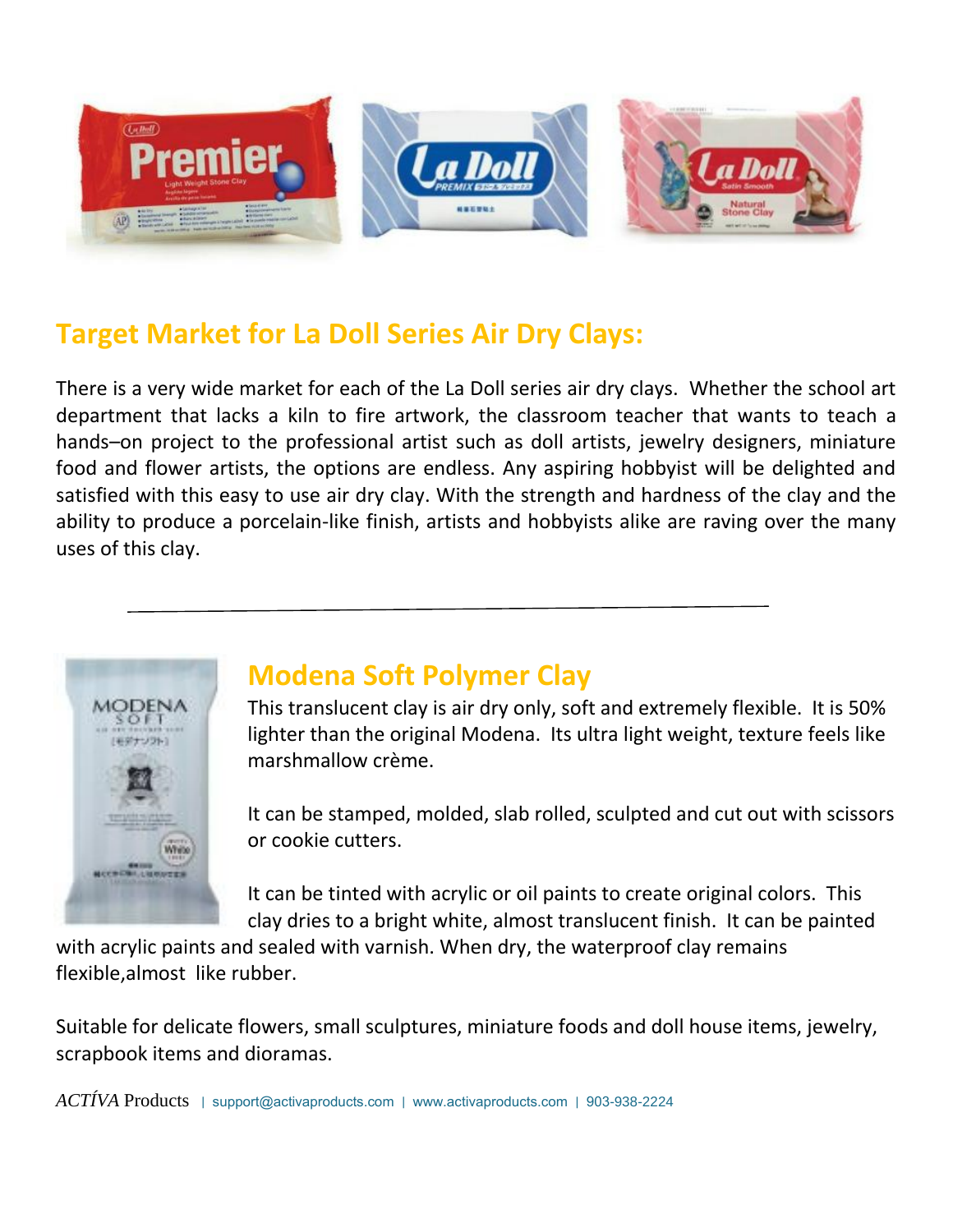

## **Lumina Air Dry Polymer Clay**

Lumina Clay is a polymer resin clay that air dries in 24 hours (depending on the thickness of the piece and the humidity). The working time is relatively shorter as the clay begins to cure quickly making the clay ideal for the more advanced hobbyist and artists.

This translucent clay needs to be kneaded with damp fingers to ensure workability and smoothness. It can be molded, stamped, cut with decorative scissors, used with a Cricut machine, hole punched and drilled when dry.

Lumina's greatest quality is its translucency and its flexible, plastic-like resin finish. Lumina can be colored with acrylic or oil paints, watercolors or inks or colored Hearty Clay can be added to give it color and a foamier like consistency.

This clay dries a slightly off-white color and has a porcelain like translucency. Once completely dry, the clay can be painted with acrylic or oil paints and even permanent markers will work. It is waterproof and maintains flexibility. There is minimal shrinkage.

This clay is suitable for scrapbook accessories, jewelry, flowers, miniature food, figurines and much more.

## **Target Market for Modena Soft and Lumina Air Dry Polymer Clay:**

Don't let the word "polymer" fool you! Both of these clays are completely air dry so no need for an oven or kiln. With their smooth and creamy texture and their flexible resin finish, both of these products are best suited for scrapbook accessories, jewelry, miniature foods, flower design, charms, ornaments and simple sculptures. While Lumina is more translucent than Modena and dries a little harder, they both share many of the same characteristics. Artists and hobbyist alike will love the versatility and durability of both clays!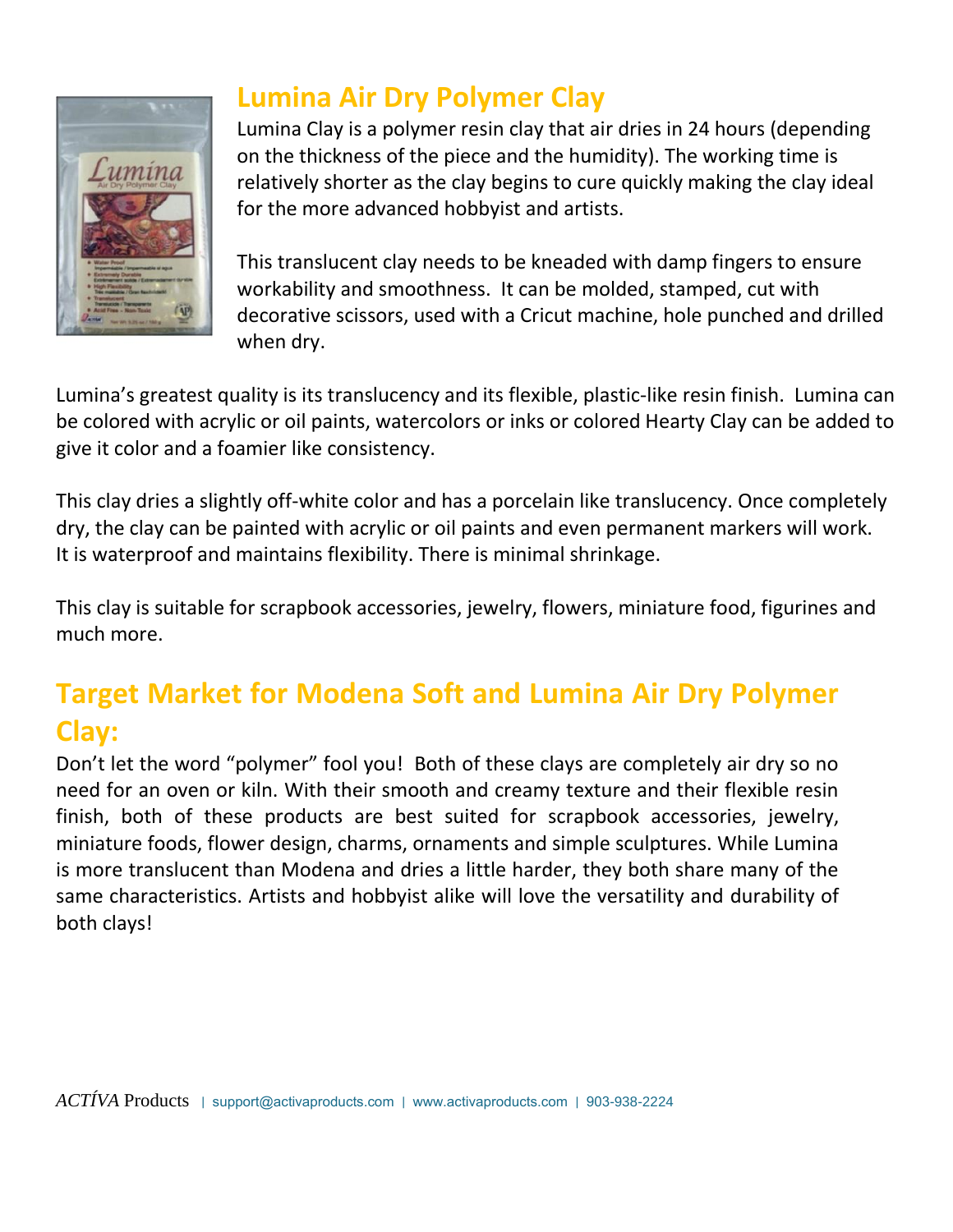

### **Hearty Clay**

Hearty air dry clay is lightweight and flexible. This brilliant white clay does not stick to your fingers yet it will stick to core materials like wood, glass, wire, paper and plastic.

It can be tinted with acrylic paints to create original colors. It is so light and airy, it feels like sculpting with a marshmallow.

Hearty can be molded, slab rolled, sculpted, stamped and cut out with scissors or a die cut machine. Acrylic and oil based paints and varnish can be used to finish this clay.

This clay dries firm yet foam like. There is a slight paper pulp texture that can be sanded when dry.

Hearty should be stored in an airtight bag with a slightly damp paper towel to maintain freshness. This clay is suitable for flowers, miniature foods, doll house items, scrapbook items, figure dolls, sculptures, charms, ornaments, jewelry and dioramas.

## **Target Market for Hearty Clay:**

Teachers, children, artists and hobbyists love the feel and texture of Hearty Clay. Its ultra fine creamy texture and its flexible foam-like finish, is so easy to use. It doesn't stick to your fingers while working with it; however, it will stick to various core materials when you want it to. For younger children who don't want to paint their artwork, the clay can be easily tinted and used. This clay is suitable for scrapbook design, jewelry, miniature foods, flower design, charms, ornaments and simple sculptures for school dioramas.